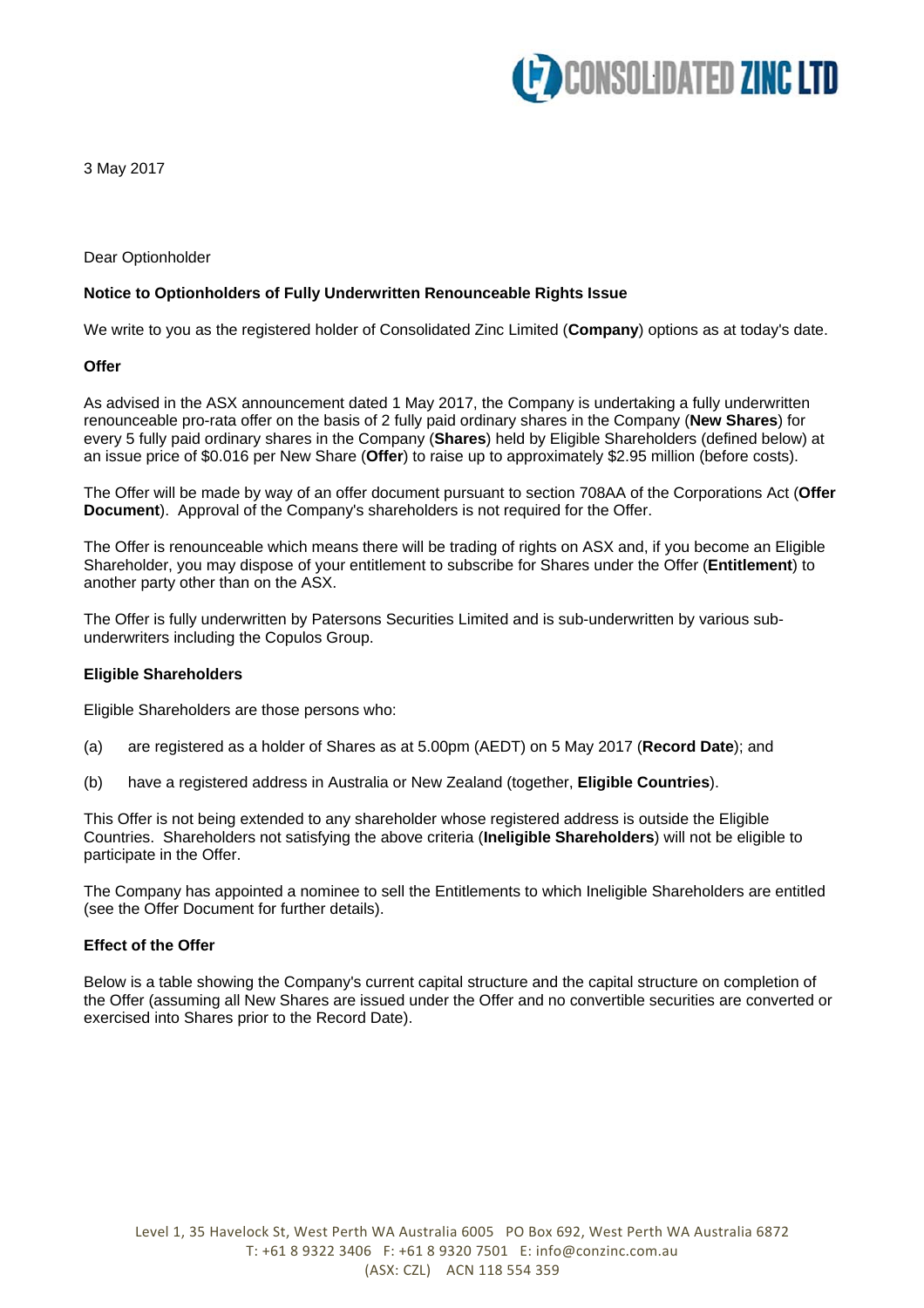

|                                | <b>Shares</b> | <b>Options</b> | <b>Performance</b><br><b>Rights</b> |
|--------------------------------|---------------|----------------|-------------------------------------|
| <b>Current Balance</b>         | 461,261,388   | 160,609,502(1) | $8,333,333^{(2)}$                   |
| Balance on Completion of Offer | 645,315,943   | 160,109,502    | 8,333,333                           |

Notes:

- (1) Unlisted options with various exercise prices and expiry dates (see the Offer Document for further details).
- (2) Performance rights subject to various milestones and vesting conditions (see the Offer Document for further details).

### **Use of proceeds**

The proceeds of the Offer will be used for scoping study and permitting expenses, ongoing resource definition drilling and exploration, general working capital and to pay the costs of the Offer. Further details in relation to the use of the proceeds of the Offer are set out in Section 1.3 of the Offer Document.

## **Indicative Timetable**

The indicative timetable for the Offer is as follows:

| Lodgment of Appendix 3B and s708AA notice                                                                                              | 1 May 2017  |
|----------------------------------------------------------------------------------------------------------------------------------------|-------------|
| Notice to Shareholders                                                                                                                 | 3 May 2017  |
| Existing Shares quoted on an "ex" basis                                                                                                | 4 May 2017  |
| <b>Record Date</b>                                                                                                                     | 5 May 2017  |
| Rights Issue Offer Document and Entitlement and Acceptance Form sent to Eligible<br>Shareholders                                       | 10 May 2017 |
| Rights trading ends                                                                                                                    | 12 May 2017 |
| <b>Closing Date</b>                                                                                                                    | 19 May 2017 |
| Company to notify ASX of under subscriptions (if any)                                                                                  | 24 May 2017 |
| Anticipated date for the issue of the Shares and sending of security holder statements                                                 | 26 May 2017 |
| Deferred settlement trading ends                                                                                                       | 26 May 2017 |
| Normal (T+2) trading starts                                                                                                            | 29 May 2017 |
| Settlement of on-market trades conducted on a deferred settlement basis and the first<br>settlement of trades conducted on a T+2 basis | 31 May 2017 |

This timetable is indicative only and may be subject to change. The Company reserves the right to amend this indicative timetable at any time (including to extend the Closing Date which will have a consequential effect on the anticipated date for the issue of New Shares) subject to the Corporations Act and the Listing Rules.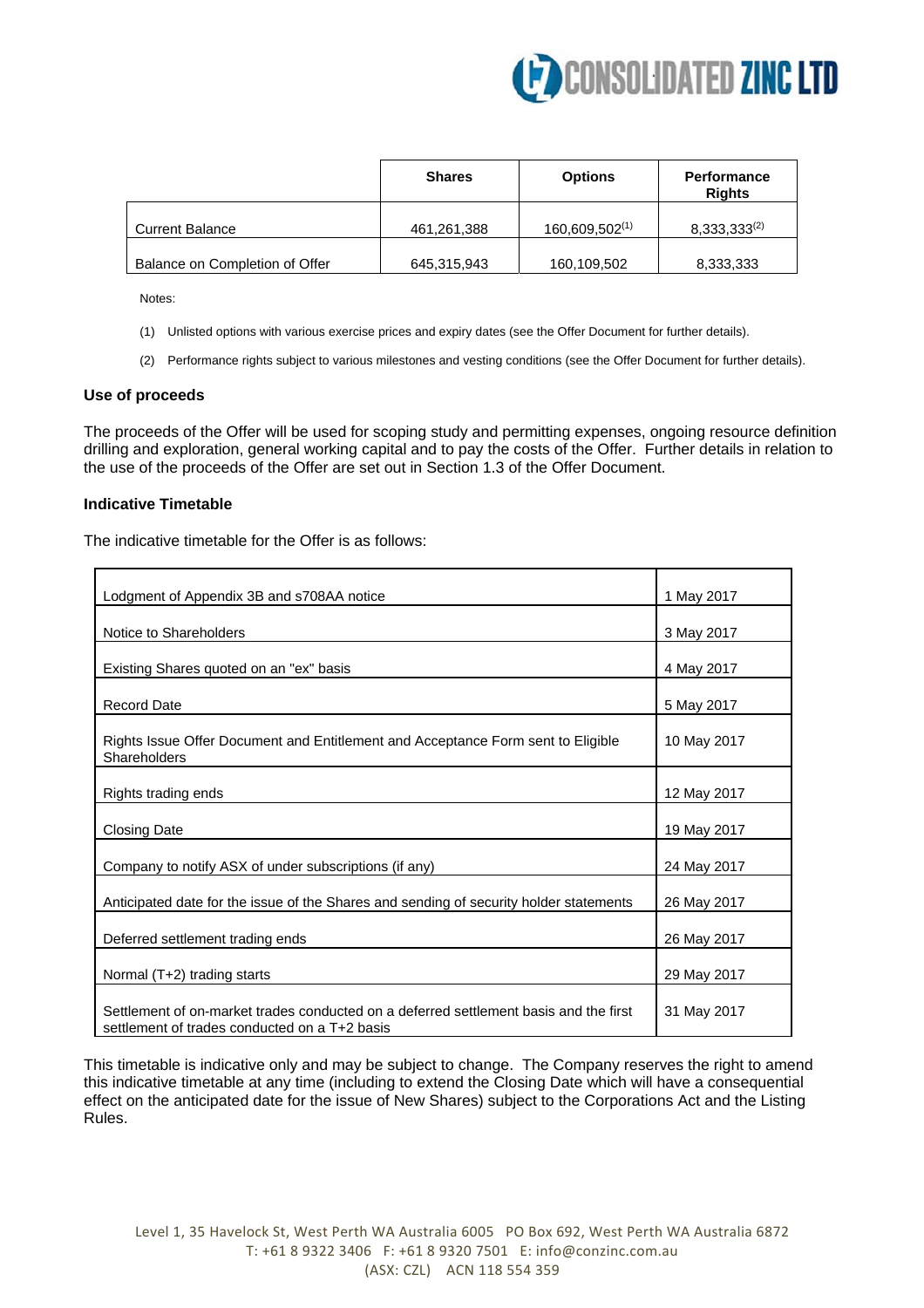

# **Rights Trading**

The entitlements to New Shares under the Offer are renounceable. Accordingly, if you become an Eligible Shareholder, there will be trading of your Entitlements on ASX and you may dispose of your Entitlement to another party other than on ASX. If you do not become an Eligible Shareholder, dispose of your Entitlement during the rights trading period (ending on 12 May 2017) or take up your Entitlement by the Closing Date the Offer to you will lapse. If you become an Eligible Shareholder, the New Shares in your Entitlement that are not taken up by you, or any person that you dispose of your Entitlement to, will form part of the Shortfall Shares (defined below). If you become an Eligible Shareholder and you wish to sell or transfer all or part of your Entitlement to another person you should follow the directions in the Entitlement and Acceptance Form and section 2 of the Offer Document.

## **Shortfall Offer**

If you do not become an Eligible Shareholder, or if you become and Eligible Shareholder and do not wish to take up any part of your Entitlement, you are not required to take any action. If you become an Eligible Shareholder, any part of your Entitlement not taken up will form part of the Shortfall and will revert to the Underwriter unless it is allocated to other Eligible Shareholders as follows.

If you become an Eligible Shareholder and take up your Entitlement in full, you may also apply for additional New Shares out of the Shortfall (**Shortfall Shares**) in excess of your Entitlement pursuant to a top-up facility (**Shortfall Offer**) by completing the relevant part of the Entitlement and Acceptance Form relevant to the Shortfall Offer. You should also follow the directions in section 2 of the Offer Document.

Shortfall Shares will only be available where there is a Shortfall between Entitlement and Acceptance Form applications received from Eligible Shareholders and the number of New Shares proposed to be issued under the Offer. The issue price of the Shortfall Shares will be \$0.016 each, being the same price as New Shares under the Offer.

Shortfall Shares will be allocated in priority to Eligible Shareholders who apply for Shortfall Shares under the Shortfall Offer. All decisions regarding the allocation of Shortfall Shares will be made by the Underwriter in consultation with the Company and will be final and binding on all Eligible Shareholders

In the event the agreement with the Underwriter is terminated and there is a Shortfall, the Directors reserve the right to the place the Shortfall Shares at their discretion.

### **Underwriting**

The Offer is fully underwritten by Patersons Securities Limited (**Underwriter**). The Underwriter will be paid an underwriting fee equal to 6% of the total amount of the Offer less 5% of the amount sub-underwritten or subscribed for by Directors or Company-introduced investors. The Underwriter will also be paid a lead manager fee of \$30,000 for its services in managing the Offer.

The Underwriter has entered into sub-underwriting agreements with various sub-underwriters, including the Copulos Group, pursuant to which the sub-underwriters have agreed to subscribe for the entire Offer. All fees to be paid to the sub-underwriters will be paid by the Underwriter. The Copulos Group (various entities controlled by Director, Stephen Copulos) is currently a substantial Shareholder of the Company. The Copulos Group has entered into an agreement with the Underwriter to sub-underwrite 22,602,350 New Shares under the Offer (or approximately \$361,638 worth of New Shares). The Copulos Group will receive a fee of approximately \$10,849 for this sub-underwriting commitment.

Further details on the underwriting and sub-underwriting of the Offer are set out in the Offer Document.